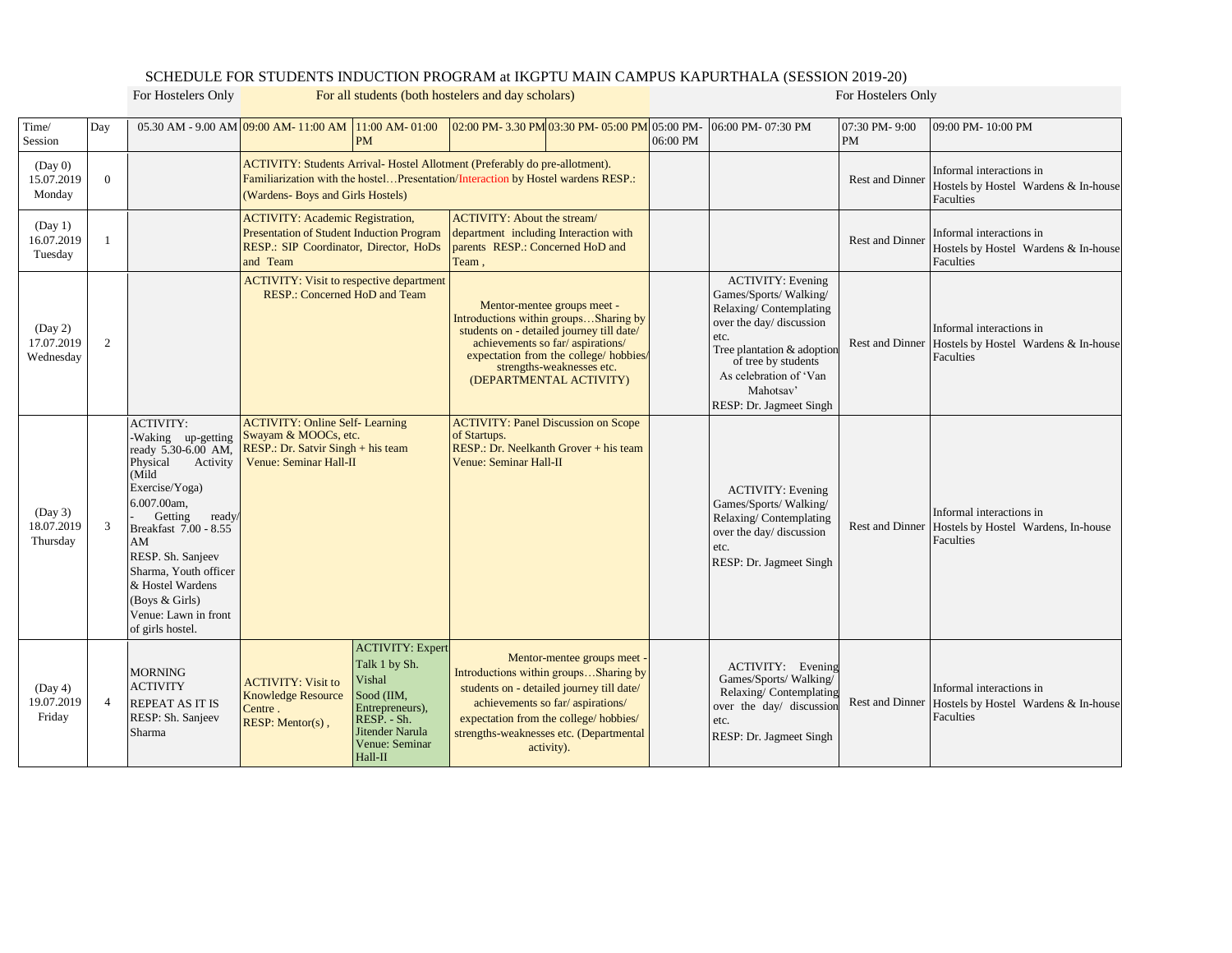|                                                                              |           | For Hostelers Only                                                               | For all students (both hostelers and day scholars)                                                                                                                                                                                                                                                         |                                                                                                                          |                                                                                                                                                                                      |  |                       | For Hostelers Only                                                                                                               |                                                                     |                            |                                                                                        |  |
|------------------------------------------------------------------------------|-----------|----------------------------------------------------------------------------------|------------------------------------------------------------------------------------------------------------------------------------------------------------------------------------------------------------------------------------------------------------------------------------------------------------|--------------------------------------------------------------------------------------------------------------------------|--------------------------------------------------------------------------------------------------------------------------------------------------------------------------------------|--|-----------------------|----------------------------------------------------------------------------------------------------------------------------------|---------------------------------------------------------------------|----------------------------|----------------------------------------------------------------------------------------|--|
| Time/ Session   Day                                                          |           | 05.30 AM - 9.00 AM                                                               | 11:00 AM-01:00<br>09:00 AM-11:00 AM<br><b>PM</b>                                                                                                                                                                                                                                                           | 02:00 PM-3.30 PM                                                                                                         | 03:30 PM-05:00 PM                                                                                                                                                                    |  | 05:00 PM-<br>06:00 PM | 06:00 PM-07:30 PM                                                                                                                |                                                                     | 07:30 PM-9:00<br><b>PM</b> | 09:00 PM-10:00 PM                                                                      |  |
| (Day 5)<br>20.07.2019<br>Saturday                                            | 5         | <b>MORNING ACTIVITY</b><br><b>REPEAT AS IT IS</b><br>RESP: Sh. Sanjeev<br>Sharma | ACTIVITY: Visit to Nirmal Kitiya, Seechewal Village, Gurudwara<br>Ber Sahib.<br>RESP: Dr. Sarabjit Singh, Sh. Sumeer Sharma, (Faculty coordinator preparation. Sharing experience<br>(SIP) from concerned department from each department to accompany $\lim_{n \to \infty} \frac{1}{n}$<br>during visit). |                                                                                                                          | Summary                                                                                                                                                                              |  |                       | <b>ACTIVITY:</b><br>Games/Sports/Walking/<br>RESP: Dr. Jagmeet Singh                                                             | Evening<br>Relaxing/ Contemplating<br>over the day/ discussion etc. | <b>Rest and Dinner</b>     | Informal interactions in<br>Hostels<br>bv<br>Hostel<br>Wardens & In-house<br>Faculties |  |
| (Day 6 to Day<br>11)<br>22.07.2019 to<br>27.07.2019<br>Monday to<br>Saturday | $6 - 11.$ | <b>MORNING ACTIVITY</b><br>REPEAT AS IT IS<br>RESP: Sh. Sanjeev<br>Sharma        | 2 PARALLEL WORKSHOPS OF 40-50 STUDENTS EACH<br>RESP.: 1. Dr. Jagmeet Singh 2. Sh. Jitender Narula, 3 Sh. Vinay Kehar 4. Sh. Mohit Jain                                                                                                                                                                     | <b>ACTIVITY: Workshop on Universal Human value</b><br>VENUE: Seminar Hall - II and Room No- A003 of Ground Floor CB-1    |                                                                                                                                                                                      |  | Group<br>discussion   | <b>ACTIVITY:</b><br>Games/Sports/Walking/<br>Relaxing/ Contemplating<br>over the day/ discussion etc.<br>RESP: Dr. Jagmeet Singh | Evening                                                             | Rest and Dinner            | Informal interactions in<br>Hostels<br>by<br>Hostel<br>Wardens & In-house<br>Faculties |  |
| (Day 12)<br>29.07.2019<br>Monday                                             | 12        | <b>MORNING ACTIVITY</b><br><b>REPEAT AS IT IS</b><br>RESP: Sh. Sanjeev<br>Sharma | <b>ACTIVITY: Creative Practice. Student will</b><br>have to opt any of the following painting,<br>sculpture, pottery, music, dance etc. RESP.:<br>Dr. Sarabjit Singh and Sh. Sumeer Sharma                                                                                                                 | <b>ACTIVITY: Expert Lecture 2</b><br>RESP.: Sh. Vinay Ke ar<br>Venue: Seminar Hall-II                                    |                                                                                                                                                                                      |  |                       | <b>ACTIVITY:</b><br>Games/Sports/Walking/<br>RESP: Dr. Jagmeet Singh                                                             | Evening<br>Relaxing/ Contemplating<br>over the day/ discussion etc. | <b>Rest and Dinner</b>     | Informal interactions in<br>Hostels<br>by<br>Hostel<br>Wardens & In-house<br>Faculties |  |
| (Day 13)<br>30.07.2019<br>Tuesday                                            | 13        | <b>MORNING ACTIVITY</b><br><b>REPEAT AS IT IS</b><br>RESP: Sh. Sanjeev<br>Sharma | <b>ACTIVITY: Creative Practice. Student will</b><br>have to opt any of the following painting,<br>sculpture, pottery, music, dance etc. RESP.:<br>Dr. Sarabjit Singh and Sh. Sumeer Sharma                                                                                                                 | summary.<br>Documen social<br>issue and disc<br>students<br>RESP.: Dr. Ranbir Si <sub>jingh</sub><br>Dr. Jag             | ACTIVITY: Literatyactivity - reading a book<br>of any languag / writing a critical<br>tary screening on a<br>ussion/presentation by<br>on the same.<br>ngh/ Dr. Sarabjit Singh/ meet |  |                       | <b>ACTIVITY:</b><br>Games/Sports/Walking/<br>RESP: Dr. Jagmeet Singh                                                             | Evening<br>Relaxing/ Contemplating<br>over the day/ discussion etc. | Rest and Dinner            | Informal interactions in<br>Hostels<br>by<br>Hostel<br>Wardens & In-house<br>Faculties |  |
| (Day 14)<br>31.07.2019<br>Wednesday                                          | 14        | <b>MORNING ACTIVITY</b><br><b>REPEAT AS IT IS</b><br>RESP: Sh. Sanjeev<br>Sharma | <b>ACTIVITY:</b> Visit to local area, nearby village<br>getting to know village life.<br>Summary preparation. Sharing experience in<br>group.<br>RESP.: Incharge NSS/ Sports                                                                                                                               | summary.<br>Documen<br>social issue and disc <sub>on the same.</sub><br>RESP.: Dr. Ranbir Si <sub>jingh</sub><br>Dr. Jag | <b>ACTIVITY:</b> Literatyactivity - reading a book<br>of any languag / writing a critical<br>tary screening on a<br>ussion/presentation by<br>students ngh/ Dr. Sarabjit Singh/ meet |  |                       | <b>ACTIVITY:</b><br>Games/Sports/Walking/<br>RESP: Dr. Jagmeet Singh                                                             | Evening<br>Relaxing/ Contemplating<br>over the day/ discussion etc. | <b>Rest and Dinner</b>     | Informal interactions in<br>Hostels<br>Hostel<br>by<br>Wardens & In-house<br>Faculties |  |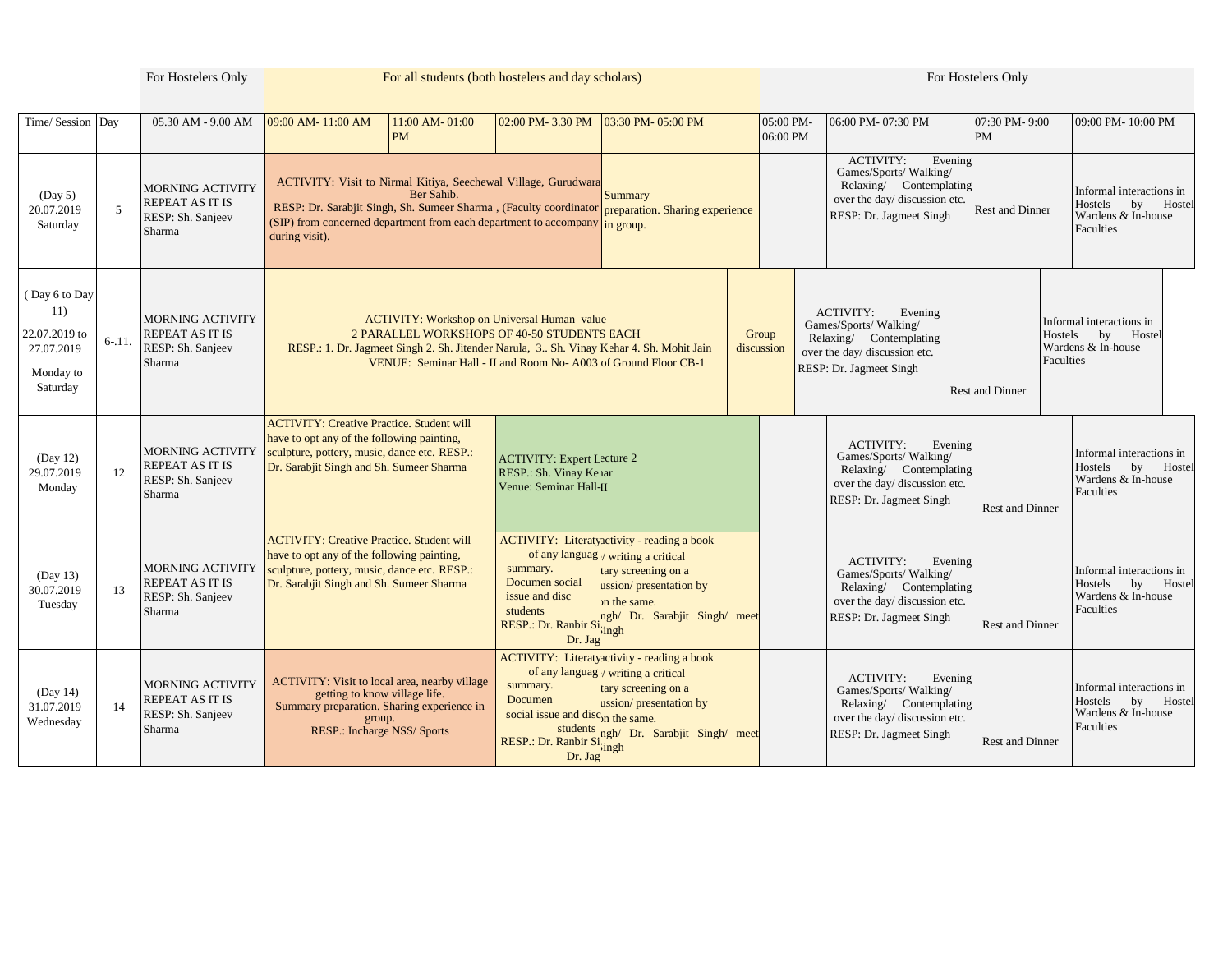| For Hostelers Only                 |    | For all students (both hostelers and day scholars)                               |                                                                                                                                                                                            |                                                                                                |                                                                                                                                                                                                                                                                              | For Hostelers Only                                                                                                                                                                                                                                                           |                       |                                                                                                                                             |                            |                                                                                           |
|------------------------------------|----|----------------------------------------------------------------------------------|--------------------------------------------------------------------------------------------------------------------------------------------------------------------------------------------|------------------------------------------------------------------------------------------------|------------------------------------------------------------------------------------------------------------------------------------------------------------------------------------------------------------------------------------------------------------------------------|------------------------------------------------------------------------------------------------------------------------------------------------------------------------------------------------------------------------------------------------------------------------------|-----------------------|---------------------------------------------------------------------------------------------------------------------------------------------|----------------------------|-------------------------------------------------------------------------------------------|
| Time/ Session Day                  |    | 05.30 AM - 9.00 AM                                                               | 09:00 AM-11:00 AM                                                                                                                                                                          | 11:00 AM-01:00<br><b>PM</b>                                                                    | 02:00 PM-3.30 PM                                                                                                                                                                                                                                                             | 03:30 PM-05:00 PM                                                                                                                                                                                                                                                            | 05:00 PM-<br>06:00 PM | 06:00 PM-07:30 PM                                                                                                                           | 07:30 PM-9:00<br><b>PM</b> | 09:00 PM-10:00 PM                                                                         |
| (Day 15)<br>01.08.2019<br>Thursday | 15 | <b>MORNING ACTIVITY</b><br>REPEAT AS IT IS<br>RESP: Sh. Sanjeev<br>Sharma        | <b>ACTIVITY: Creative Practice. Student will</b><br>have to opt any of the following painting,<br>sculpture, pottery, music, dance etc. RESP.:<br>Dr. Sarabjit Singh and Sh. Sumeer Sharma |                                                                                                | ACTIVITY: Literaty activity - reading a book of any<br>language/ writing a critical<br>summary. Documentary screening on a social issue<br>and discussion/ presentation by students on the same.<br>RESP.: Dr. Ranbir Singh/ Dr. Sarabjit Singh/ Dr.<br><b>Jagmeet Singh</b> |                                                                                                                                                                                                                                                                              |                       | <b>ACTIVITY:</b><br>Evening<br>Games/Sports/Walking/<br>Relaxing/ Contemplating<br>over the day/ discussion etc.<br>RESP: Dr. Jagmeet Singh | <b>Rest and Dinner</b>     | Informal interactions in<br>Hostels by Hostel<br>Wardens & In-house<br>Faculties          |
| (Day 16)<br>02.08.2019<br>Friday   | 16 | <b>MORNING ACTIVITY</b><br><b>REPEAT AS IT IS</b><br>RESP: Sh. Sanjeev<br>Sharma | <b>ACTIVITY: Creative Practice. Student will</b><br>have to opt any of the following painting,<br>sculpture, pottery, music, dance etc. RESP.:<br>Dr. Sarabjit Singh and Sh. Sumeer Sharma |                                                                                                |                                                                                                                                                                                                                                                                              | ACTIVITY: Literaty activity - reading a book of any<br>language/ writing a critical<br>summary. Documentary screening on a social issue<br>and discussion/ presentation by students on the same.<br>RESP.: Dr. Ranbir Singh/ Dr. Sarabjit Singh/ Dr.<br><b>Jagmeet Singh</b> |                       | <b>ACTIVITY:</b><br>Evening<br>Games/Sports/Walking/<br>Relaxing/ Contemplating<br>over the day/ discussion etc.<br>RESP: Dr. Jagmeet Sngh  | <b>Rest and Dinner</b>     | Informal interactions in<br>Hostels by<br>Hostel<br>Wardens & In-house<br>Faculties       |
| (Day 17)<br>03.08.2019<br>Saturday | 17 | <b>MORNING ACTIVITY</b><br><b>REPEAT AS IT IS</b><br>RESP: Sh. Sanjeev<br>Sharma | <b>ACTIVITY: Pushpa Gujral Science City (Punja</b><br>RESP.: Dr. Sarabjit Singh, Sh. Sumeer Sharma                                                                                         |                                                                                                | $\lambda$                                                                                                                                                                                                                                                                    |                                                                                                                                                                                                                                                                              |                       | <b>ACTIVITY:</b><br>Evening<br>Games/Sports/Walking/<br>Relaxing/ Contemplating<br>over the day/ discussion etc.<br>RESP: Dr. Jagmeet Singh | <b>Rest and Dinner</b>     | Informal interactions in<br>Hostels<br>$b$ v<br>Hostel<br>Wardens & In-house<br>Faculties |
| (Day 18)<br>05.08.2019<br>Monday   | 18 | <b>MORNING ACTIVITY</b><br><b>REPEAT AS IT IS</b><br>RESP: Sh. Sanjeev<br>Sharma | Summary preparation.<br>Sharing experience in<br>group.                                                                                                                                    | <b>ACTIVITY: Expert</b><br>Lecture 3<br>RESP.: Sh. Vinay<br>Kehar<br>Venue: Seminar<br>Hall-II |                                                                                                                                                                                                                                                                              | ACTIVITY: Literaty activity - reading a book of any<br>language/ writing a critical<br>summary. Documentary screening on a social issue<br>and discussion/ presentation by students on the same.<br>RESP.: Dr. Ranbir Singh/ Dr. Sarabjit Singh/ Dr.<br><b>Jagmeet Singh</b> |                       | <b>ACTIVITY:</b><br>Evening<br>Games/Sports/Walking/<br>Relaxing/ Contemplating<br>over the day/ discussion etc.<br>RESP: Dr. Jagmeet Sngh  | <b>Rest and Dinner</b>     | Informal interactions in<br>Hostels<br>by<br>Hostel<br>Wardens & In-house<br>Faculties    |
| (Day 19)<br>06.08.2019<br>Tuesday  | 19 | <b>MORNING ACTIVITY</b><br><b>REPEAT AS IT IS</b><br>RESP: Sh. Sanjeev<br>Sharma | <b>ACTIVITY: Discussion and Finalization of</b><br>Presentation within each group<br>RESP.: Mentor teacher/senior student guide.                                                           |                                                                                                | student guide.                                                                                                                                                                                                                                                               | ACTIVITY: Presentation of report/experience by each<br>group in front of 4 other groups besides their own<br>(about 100 students) RESP.: Mentor teacher/senior                                                                                                               |                       | <b>ACTIVITY:</b><br>Evening<br>Games/Sports/Walking/<br>Relaxing/ Contemplating<br>over the day/ discussion etc.<br>RESP: Dr. Jagmeet Singh | <b>Rest and Dinner</b>     | Informal interactions in<br>Hostels by<br>Hostel<br>Wardens & In-house<br>Faculties       |